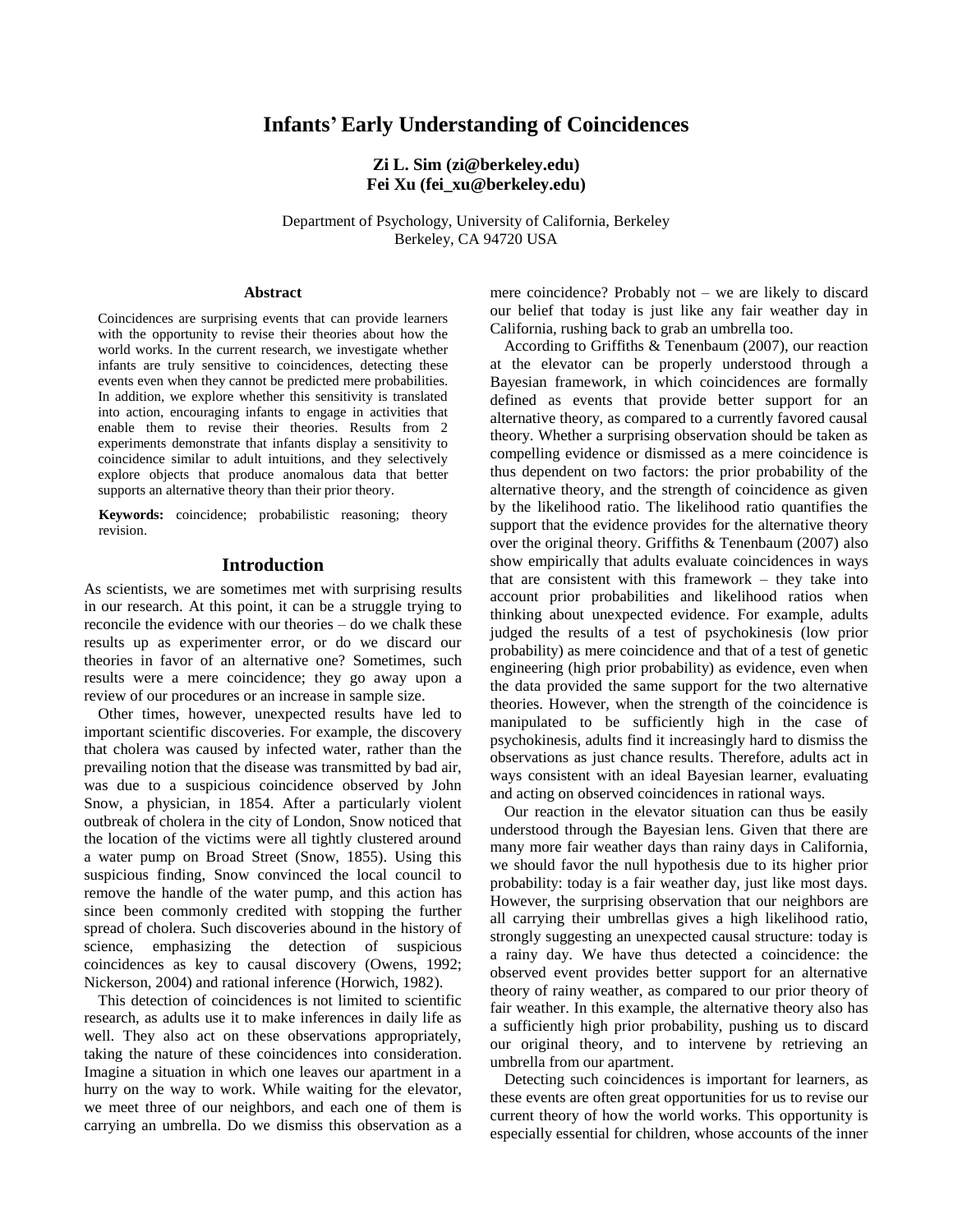workings of the world are under major construction and revision (Carey, 1985, 2009; Gopnik & Meltzoff, 1997). Given that many causal relationships in the world are probably novel to young children, coincidences are rich sources of information for how their theories should be revised, and thus one should predict that children should pay great attention to coincidences (Griffiths & Tenenbaum, 2007). In this paper, we investigate this prediction by asking whether young infants are sensitive to such coincidences, and whether this sensitivity translates into action that can help them update their theories about how the world works.

Recent research exploring the development of probabilistic reasoning has provided ample evidence that 6 to 12-month-old infants are sensitive to differences in probabilities (Denison, Reed & Xu, 2012; Teglas, Girotto, Gonzalez & Bonatti, 2007; Xu & Garcia, 2008). For example, Teglas et al. (2007) showed that in a lottery machine-like setup that consisted of 1 yellow and 3 blue objects bouncing around, 12-month-old infants were more "surprised" to see a yellow object (low probability) exiting the machine, than when a blue object (high probability) did.

However, detecting coincidences is not quite the same as assessing the relative probabilities of different events. In some cases, events can have equal probabilities, but we do not consider them equally surprising. Take the instance of five rolls of a 6-sided dice. The probability of seeing the sequence "2, 1, 4, 3, 1" is  $\left(\frac{1}{6}\right)$  $\left(\frac{1}{6}\right)^5$  = 0.00013. Although low in probability, this event is unsurprising to most adults. In contrast, the probability of seeing the sequence "1, 1, 1, 1, 1" is again  $\left(\frac{1}{2}\right)$  $\frac{1}{6}$  $\int_0^5$  = 0.00013, but this time we are astonished, becoming suspicious of the dice and the roller of the dice. These intuitions cannot be simply explained by the proposal that learners are actually evaluating and comparing the probabilities of "kinds" of events (e.g. the probability that the sequence consists of different numbers vs. the probability that the sequence consists of the same number), instead of single events (e.g. the probability that the specific sequence is "2, 1, 4, 3, 1"). This proposal is problematic as it is unclear what exactly counts as a "kind" of event, and what a learner should do when there are many possible "kinds" to consider (e.g. running sequences such as "1, 2, 3, 4, 5" or alternating sequences such as "1, 2, 1, 2, 1" are suspicious too, but do not fit into the two earlier-mentioned "kinds"; see Griffiths & Tenenbaum, 2007 for a more comprehensive review). Instead, we consider the sequence " $1, 1, 1, 1$ " to be a suspicious coincidence because it provides better support for the alternative theory that the dice is weighted towards "1," rather than our original theory that the dice is fair.

As such, there exists a gap in our knowledge of whether infants are truly sensitive to coincidences – we know that they are surprised by the occurrence of low-probability events, but do they detect coincidences even when the mere probabilities of different events are exactly equal? To investigate this question, we designed an experiment analogous to the dice roll example detailed earlier. 8-monthold infants were familiarized to a box containing 6 different colored balls. An experimenter then tossed out a ball from the box, seemingly with no control over the outcome of the event. The ball was then returned to the box, and this event was repeated 3 more times. Using a violation-of-expectation paradigm, we measured the amount of time infants looked at a trial where the same colored ball fell out each time (e.g. yellow, yellow, yellow, yellow), as well as a trial where a different colored ball fell out each time (e.g. blue, green, red, yellow). Note that each specific sequence shown had

the same exact event probabilities:  $\left(\frac{1}{2}\right)$  $\frac{1}{6}$  )<sup>4</sup>.

 We also designed a second experiment with an exploration measure, examining whether this sensitivity to coincidences translates to action, such that the detection of a suspicious coincidence could potentially have consequences on children's learning. In this experiment, we showed 13 month-old infants two different boxes each containing 6 different colored balls. One of the boxes always generated the same sample each time, and the other always generated a different sample each time. The two boxes were then offered to the infants to play with freely, and we measured the amount of time they played with each box.

## **Experiment 1**

In Experiment 1, we investigated whether infants were sensitive to coincidences that cannot be predicted by the computation of the mere probabilities of events. If infants shared adult intuitions, they should look longer at the event in which the same colored ball fell out of the box each time under random sampling, than when a different colored ball fell out each time. We also included a Baseline condition to assess infants' intrinsic preferences for these two events.

## **Method**

**Participants** Forty infants (21 males and 19 females,  $M = 8$ ; 6 [months; days],  $R = 7$ ; 3 to 9; 1) were tested. All were recruited from Berkeley, California, and its surrounding communities. An additional 7 infants were tested but excluded due to fussiness ( $N = 5$ ) or experimenter error (N  $= 2$ ). Infants who participated in the experiment were required to be exposed to English a minimum of 50% of the time. Infants received a small gift for their participation.

**Materials** A total of 36 colored balls (7 cm in diameter) were used. The balls came in 6 colors: red, purple, blue, green, yellow and orange.

A small white box (28 cm x 10 cm x 7.5 cm) constructed from foam core was used in the Free Play phase of the experiment (see Procedure). The box contained 3 different colored balls.

A small, transparent Plexiglas container with an open top (16.5 cm x 7.5 cm x 9 cm) was used to display the sampled ball during the test trials.

A large box (30 cm x 26 cm x 21 cm) was used to display the population of 6 different colored balls during the familiarization and test phase. The box was rectangular,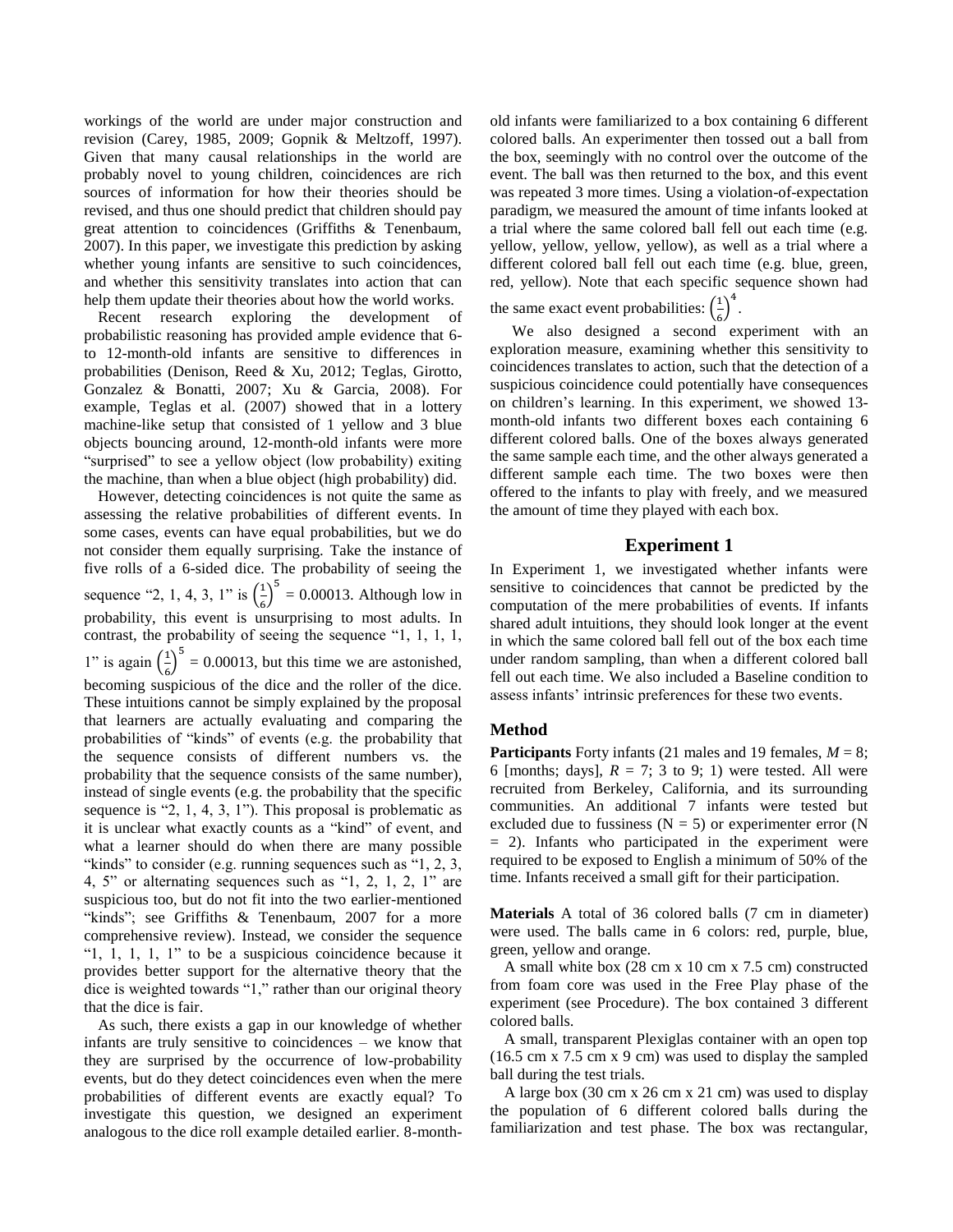with a Plexiglas window to show the population of balls, and two hidden back compartments. One compartment was used to hold the 4 sample balls to be tossed out later during the test trials, while the other compartment was to contain the balls that were being returned to the box after each toss. From the infants' perspectives, the box appeared as one single unit, filled only with 6 different colored balls. The Plexiglas display window was covered with a fabric curtain to ensure that the population would be hidden from sight while each sampled ball was being tossed out.

**Apparatus** The testing room was divided in half by curtains spanning its width and height. The curtains had a cut-out above a puppet stage that measured 94 cm x 55 cm (width x height). The experimenter sat behind the stage with her upper body and head visible to the infant. There was a black back curtain attached to the stage, such that the experimenter is hidden from view when it is dropped. An observer, present to code the infant's looking times, sat in a corner of the room and was not visible to the infant. She watched the infant on a TV monitor and coded the infant's looking behavior online using JHAB (R. Casstevens, 2007). The observer was blind to the order of the test trials.

Infants sat in a high chair about 70 cm from the center of the stage. Each parent sat next to their infant facing the opposite direction, and was instructed to avoid looking at the stage. Two video cameras were used to record each experimental session, one to record the infant's looking behavior, and another to record the experimenter's presentation of the trials.

**Design and Procedure** Each infant was randomly assigned to a Sampling condition or a Baseline condition. Both conditions consisted of a Calibration phase, a Free Play phase, a Familiarization phase and a Test phase.

*Sampling Condition* To calibrate each infant's looking window, a squeaky toy and/or keys were used in the Calibration phase to direct the infant's attention to the outside parameters of the stage.

In the Free Play phase, the infant was shown a white box containing three different colored balls. She was encouraged to play with the balls for approximately 30 seconds, and the experimenter ensured that the infant touched every ball. This phase was to allow the infants to become familiar with the balls used in the experiment.

The Familiarization phase that followed consisted of two trials. To begin each trial, the experimenter placed the large box on the stage with its front curtain down. Then, she lifted the curtain to reveal a population of 6 different colored balls, saying "See this?" She proceeded to shake the box side to side 4 times, and then set the box back to the center of the stage. While the infant was looking at the stage, the experimenter said "Look, [baby's name], look!" and dropped the back curtain, hiding herself from view of the infant. The observer began timing upon hearing the second

"look". Trials ended when the infant looked away for 2 consecutive seconds.

The large box was removed from the stage between each familiarization trial, and the back curtain was lowered to conceal the experimenter. These trials were included to familiarize the infants to the population of balls in the large box, as well as to the general procedure of the experiment. The familiarizations lasted about 2 minutes for each trial.

The Test phase consisted of two test trials, a Uniform trial and a Variable trial. On each test trial, the experimenter placed the large box and the small Plexiglas container on the left and right side of the stage (infant's view) respectively. The two objects were placed 8 cm apart. The experimenter then lifted the front curtain of the large box, saying "What's this?" She lowered her head and directed her eye gaze at the box for 1 second, in order to remind the infants of the population of balls in the large box. She then picked up the box and shook it 4 times. After the box was set back down, the experimenter lowered the front curtain to conceal the box's display window. Then, the box was lifted and tilted to its side, allowing one ball to fall out into the small Plexiglas container. Although it appeared that the ball had fallen out from the population of balls at random, the ball actually fell out of the back compartment of the box, which contained balls that had initially been set up by the experimenter. The experimenter then directed her gaze towards the "sampled" ball in Plexiglas container, saying "Look at that!" After 1 second, the ball was returned into the box. This process of revealing the population, shaking the box and tossing a ball out was repeated 3 more times, to make a total of 4 "sampled" balls. When the  $4<sup>th</sup>$  ball was tossed out, the experimenter said "Look, [baby's name], look!" and dropped the back curtain of the stage. The observer began timing upon hearing the second "look," and ended the trial after the infant looked away for 2 consecutive seconds. Between trials, the stage was cleared and the back curtain was lowered as well. Each test trial lasted for approximately 2 minutes.



Figure 1: Schematic representation of the two trials.

Each infant participated in a Uniform trial and a Variable trial (See Figure 1). In the Uniform trial, the 4 "sampled" balls were all of the same color (e.g. 4 yellow balls), while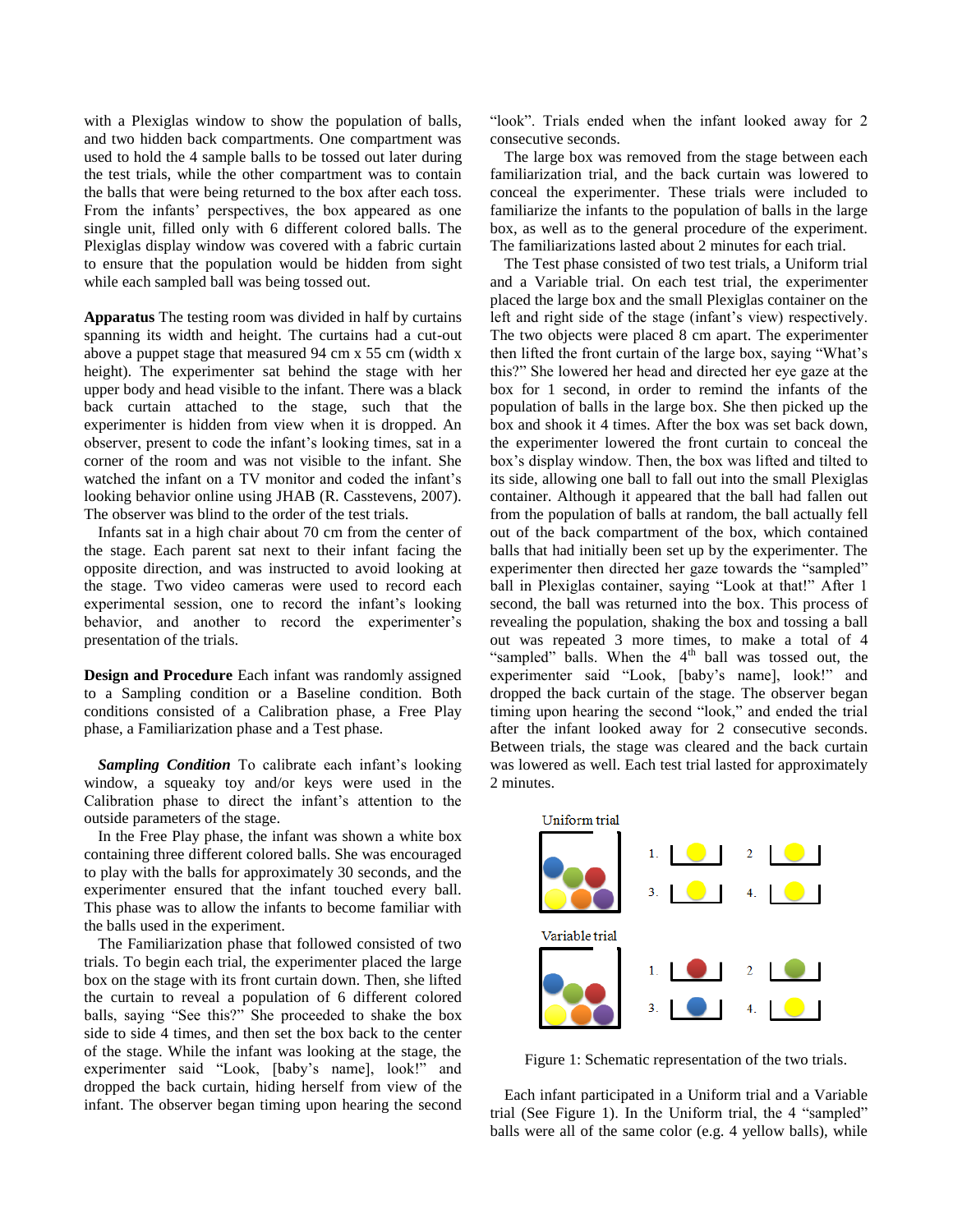in the Variable trial, the 4 "sampled" balls were all of a different color (e.g. 1 red ball, 1 green ball, 1 blue ball, and 1 yellow ball). The last ball that was tossed out in the Variable trial was always identical in color to the balls used in the Uniform trial, to ensure that any difference in looking time was not due to a preference for balls of a certain color. Trial order and the colors of the sampled balls were appropriately counterbalanced across infants.

*Baseline Condition* The procedure in the Baseline condition was identical to the Sampling condition, except that instead of having the 4 balls being tossed out from the large box, the balls were individually taken out from and returned to the experimenter's pocket. The Baseline condition provided a measure of the infants' pattern of looking times for 4 balls of the same color vs. 4 balls of different colors.

#### **Results**

Preliminary analyses found no effects of gender, median age-split (whether the infants were younger or older than the median age of the group), or test trial order (Uniform trial first vs. Variable trial first) on looking times. Subsequent analyses were collapsed over these variables.





Looking times for the test trials were analyzed using a 2 x 2 repeated-measures ANOVA with Condition (Sampling vs. Baseline) as the between-subjects factor and Trial Type (Uniform vs. Variable) as the within-subjects factor. There was a significant interaction between Condition and Trial Type,  $F(1, 38) = 11.58$ ,  $p = .002$ ,  $\eta_p^2 = .23$ . There were no main effects found.

To break down the interaction, we conducted follow-up ttests exploring the effect of Trial Type (Uniform vs. Variable) for each Condition separately (See Figure 2 for mean looking times). In the Sampling condition, infants looked significantly longer in the Uniform trial (*M* = 13.68s, *SD* = 9.87) than the Variable trial ( $M = 10.22$ s, *SD* = 6.35),  $t(19) = 2.49, p = .02, d = .42$ . Thirteen out of 20 infants in this condition looked longer in the Uniform trial, Wilcoxon signed-ranked test:  $z = 1.93$ ,  $p = .05$ . In contrast, infants in the Baseline condition looked significantly longer in the Variable trial ( $M = 15.96s$ ,  $SD = 9.02$ ) than the Uniform trial  $(M = 10.14$ s,  $SD = 6.01$ ,  $t(19) = 2.48$ ,  $p = .02$ ,  $d = .76$ . Fifteen out of 20 infants in this condition looked longer in the Variable trial, Wilcoxon signed-ranked test:  $z = 2.35$ , *p*  $= .02.$ 

### **Discussion**

In the Sampling condition, infants looked reliably longer when 4 balls that were tossed out at random were all of the same color, than when 4 balls were all of different colors, even though the sequences had equal event probabilities. Hence, infants found it surprising when samples that were being generated from a uniform distribution over the long run were identical, i.e. when 4 randomly generated balls (with replacement) all shared the same color, even though they came from a population of 6 different colored balls. This pattern of looking time was reversed in the Baseline condition, where infants looked longer when 4 balls of different colors were produced from the experimenter's pocket instead. Thus, our findings cannot be attributed to a preference for sequences of identical events. These results support the claim that infants are sensitive to coincidences, even when such suspicious coincidences cannot be predicted by evaluating the mere probabilities of particular events.

### **Experiment 2**

In Experiment 2, we used an exploration measure to examine whether the infants' sensitivity to coincidences translates into action with consequences on their learning. We predicted that infants should play longer with the box that generated the same colored ball each time under random sampling as compared to a box that generated a different colored ball each time.

#### **Method**

**Participants** Fifteen infants (10 males and 5 females, *M* = 13; 3 [months; days], *R* = 12; 18 to 13; 29) were tested. All were recruited from Berkeley, California, and its surrounding communities. An additional 3 infants were tested but excluded for not playing with any of the boxes during the test trial. Infants who participated in the experiment were required to be exposed to English a minimum of 50% of the time. Infants received a small gift for their participation.

**Materials** The materials used in Experiment 2 were identical to those used in Experiment 1, except that the large box containing the population of balls was replaced with two new boxes. Similar to the large box, these two boxes (29 cm x 23 cm x 22 cm) each had a Plexiglas window to display a population of 6 different colored balls, as well as two hidden back compartments. One of the boxes had its surface painted white, with a black fabric curtain covering the display window, while the other box had its surface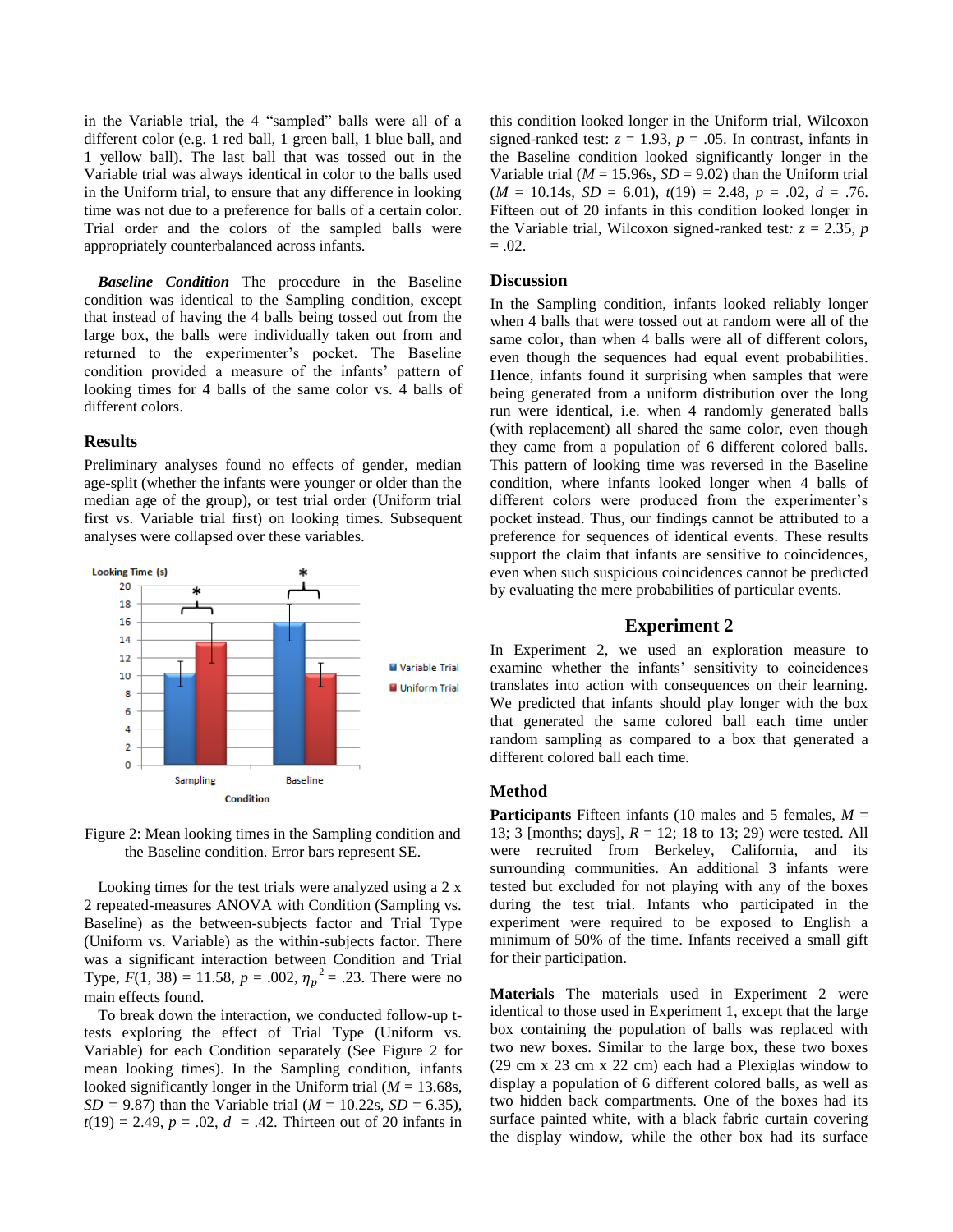painted black, with a white fabric curtain covering its window. This design was to enhance infant's discrimination of the two boxes, without biasing the infant towards any of the boxes.

**Design and Procedure** Infants were tested individually in a forced-choice paradigm. Each infant sat on her parent's lap on the floor approximately 1.2 meters from a puppet stage. Parents were instructed to hold on to their infant, and to avoid influencing their child in any way. They were also told that they would be asked to set their infant on the floor directly in front of their lap when the experimenter gives the instruction, "Do you want to come and play?" towards the end of the experiment. Each experimental session consisted of a Free Play phase, a Demonstration phase, and a Test phase. Two video cameras recorded the infants' and experimenter's behavior during the session.

*Free Play Phase* This phase was identical to that of Experiment 1.

*Demonstration Phase* To begin the Demonstration phase, the experimenter placed the two large boxes on the stage about 20 cm apart, with their front curtains down. One of the boxes was a Uniform box, containing 4 balls of the same color hidden in its back compartment. The other box was a Variable box, containing 4 hidden balls of different colors instead. The experimenter also placed a transparent container in the space in front of the center of the two boxes. She then drew the infant's attention to the box on the left, saying "What's in this box?" The front curtain of this box was subsequently lifted, revealing a population of 6 different colored balls. The procedure that followed was identical to an individual test trial in Experiment 1, in which the experimenter seemingly tosses out 4 colored balls from the box at random, one after another with replacement. The only exception was that the  $4<sup>th</sup>$  ball was returned to the box after 1 second, as looking behaviors were not of interest in Experiment 2. After this  $\overline{4}^{th}$  ball was returned to the box, the experimenter said "All done!" She then pointed to the box on the right, and said "Let's see what's in this box!" The experimenter then repeated the steps performed on the previous box. This phase lasted approximately 3 minutes.

The boxes that were assigned as the Uniform or Variable box, as well as the colors of the sampled balls, were appropriately counterbalanced across infants.

*Test Phase* Each infant completed one test trial. The experimenter brought the two large boxes forward and set them down on the ground about 1 m from the infant, saying "Do you want to come and play?" Parents were instructed to let go of their infant if they had not done so at this point. When the infant touched one of the boxes, the experimenter started a timer and the test trial ended after 60 seconds.

**Coding** Infants were coded for the amount of time in which they were in contact with each of the boxes.

#### **Results**

All of the infants' behaviors were coded offline. Preliminary analyses found no effects of gender or demonstration order (Uniform box first vs. Variable box first) on infants' exploration of the boxes. Subsequent analyses were collapsed over these variables.

Preliminary results show that infants played significantly longer with the Uniform box ( $M = 25.02$ s,  $SD = 26.06$ ) than the Variable box ( $M = 7.02$ s,  $SD = 11.78$ ),  $t(14) = 2.08$ ,  $p =$  $.05, d = 0.95.$ 

#### **Discussion**

As predicted, infants played reliably longer with the Uniform box than the Variable box. These results replicate the findings in Experiment 1, demonstrating the infants are sensitive to coincidences that cannot be predicted by mere probabilities. In addition, our preliminary results indicate that infants do translate this sensitivity into action, selectively exploring the box that generated data which was indicative of a suspicious coincidence.

## **General Discussion**

We provide some suggestive evidence that infants are sensitive to coincidences, detecting these anomalous events even when they cannot be predicted by their mere event probabilities. In Experiment 1, infants were presented with a box that ostensibly generated balls under random sampling, creating an expectation that a sequence of tosses should result in a sampling distribution that is even across the 6 colors present in the box. Infants were surprised when the box consistently produced samples that were identical instead. This finding is impressive, considering that the two different sequences that infants saw in Experiment 1 had equal probabilities of occurring. Experiment 2 replicated this novel finding with an older age group through an action measure, and extended the finding by demonstrating that the sensitivity that infants show for coincidences translates into action, as infants preferentially explored a box that produced a sequence of four of the same colored balls, as compared to a box that produced a sequence of four different colored balls.

We speculate that the obtained differences in looking exploration times arise because infants are evaluating the data that they receive according to how well it supports different underlying causal models. For example, a sequence of four yellow balls is surprising because the event provides better support for the alternative theory that the box is rigged, rather than the original theory of random sampling. However, another interpretation of our results is possible, namely that infants (and adults) may consider the uniform sequence "yellow, yellow, yellow, yellow" to be lower in probability than the variable sequence "blue, green, red, yellow." Therefore, the results obtained may be due to a misunderstanding of event probabilities, rather than a consideration of alternative theories. More empirical work is thus necessary to parse these interpretations apart. That